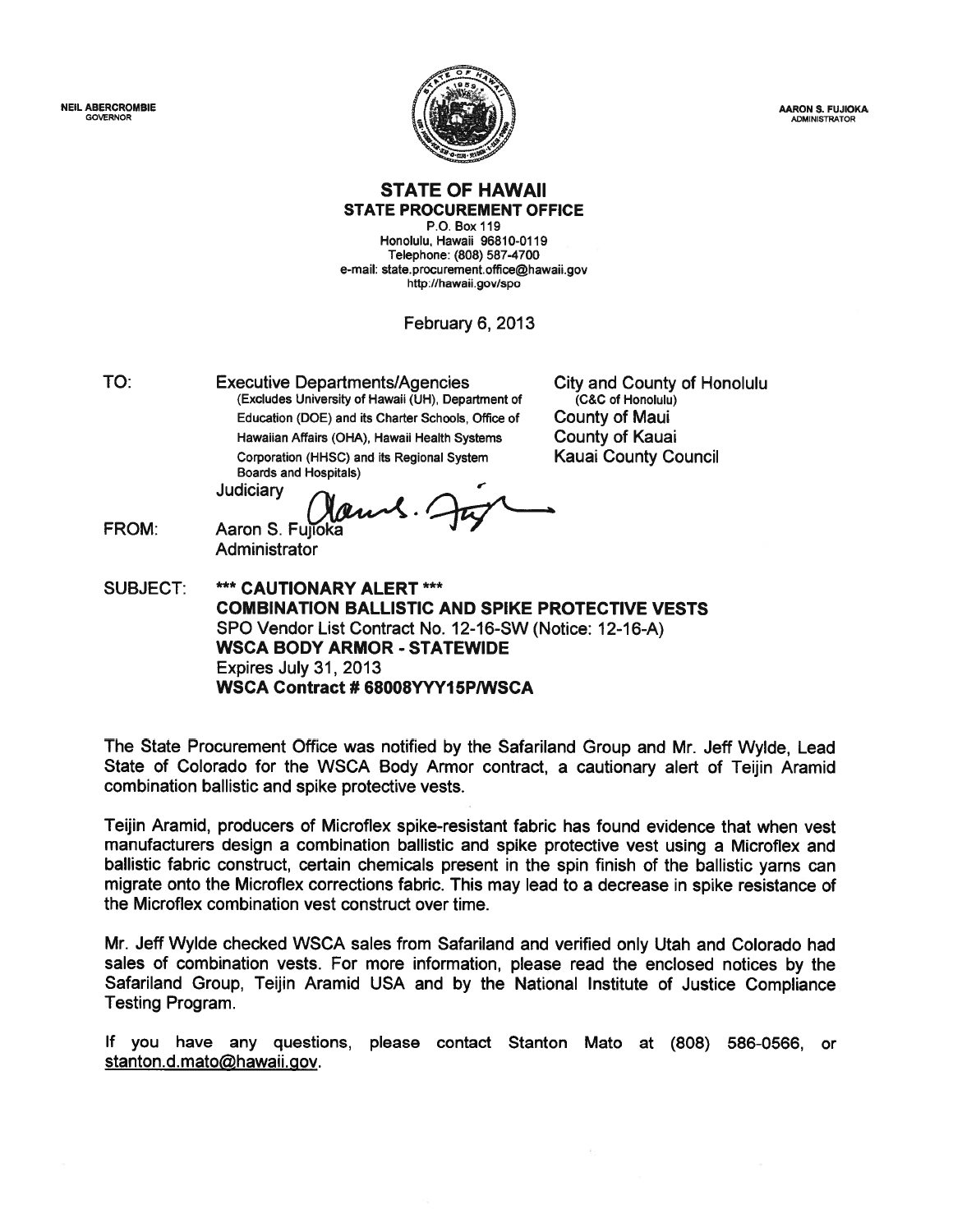Safariland, LLC 3120 East Mission Blvd.

## **ESAFARILAI** Ontario, CA91761 GROUP 909.923.7300

VIA EMAIL

January 30, 2013

#### RE: NIJ Compliance Testing Program Notice regarding Combination Vests

Dear Valued Customer:

On January 25, 2013, the NIJ Compliance Testing Program issued <sup>a</sup> notice to manufacturers (the "CTP Memorandum") confirming that Teijin Aramid ("Teijin"), producers of Microflex<sup>®</sup> spikeresistant fabric, had issued <sup>a</sup> letter concerning the use of Microflex in combination ballistic/spike armor (the "Teijin Letter"). Attached for your review, The Safariland Group is providing you with <sup>a</sup> copy of both the Teijin Letter and the CTP Memorandum. In anticipation of some of the questions you may have, at the end of this letter we've also provided you with answers to "Frequently Asked Questions."

According to the Teijin Letter, Teijin recently found evidence that certain chemicals presen<sup>t</sup> in the spin finish of ballistic yarns can migrate onto the Microflex corrections fabric in vests designed with combination ballistic and spike protection using Microflex and ballistic fabric. As described by Teijin, "while the migration of the chemicals does not affect the <sup>p</sup>hysical structure of the yarns used for Microflex, at least with regar<sup>d</sup> to certain combination vest designs, it appears to lead to <sup>a</sup> decrease in spike resistance of the Microflex combination vest construct over time."

Based on the CTP Memorandum, The Safariland Group is alerting customers and end-users of the pending evaluation of all combination models manufactured and sold by The Safariland Group within the pas<sup>t</sup> five years, not just those models using Microflex. Included in the FAQs is <sup>a</sup> chart that lists the model designation of The Safariland Group combination vest models, along with the identification of the corrections fabric.

As <sup>a</sup> responsible manufacturer committed to providing only those products that meet our highquality standards, we are working with our corrections fabric suppliers, Teijin Aramid and DuPont Protection Technologies, to evaluate the potential impact on spike performance. Pending this evaluation, we are holding shipments of current orders. We understand the impact this may have on you so we will repor<sup>t</sup> the results of the evaluation as soon as possible.

The Safariland Group recommends that those affected by this notice continue to wear their body armor pending the evaluation as wearing armor is always safer than not wearing any armor at all. Our mission continues to be "Together, We Save Lives". As such, you can be assured that we will take all appropriate action based upon the results of the evaluation.

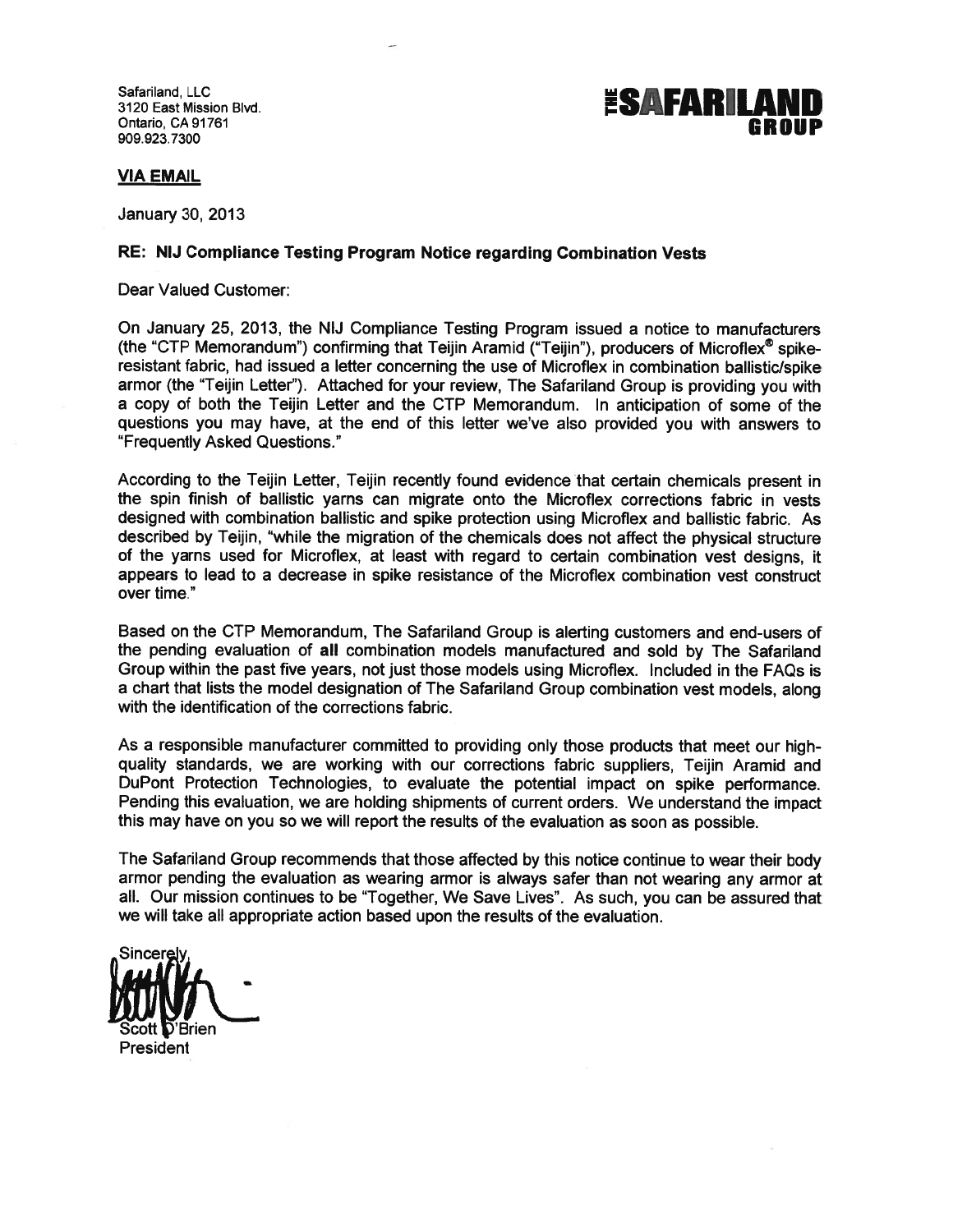

### FAQ's

Q: What is the issue concerning the use of corrections fabric in combination armor? A: According to the Teijin Letter, the issue relates to the certain chemicals presen<sup>t</sup> in the spin finish of ballistic yarns that can migrate onto the Microflex corrections fabric. As stated by Teijin, "while the migration of the chemicals does not affect the <sup>p</sup>hysical structure of the yarns used for Microflex, at least with regard to certain combination vest designs, it appears to lead to <sup>a</sup> decrease in spike resistance of the Microflex combination vest construct over time."

The Safariland Group is cooperating with Teijin to review their evidence of the migration of the spin finish onto the Microflex corrections fabric and the potential impact on spike performance with regar<sup>d</sup> to The Safariland Group's combination designs that use Microflex. We will endeavor to communicate additional information regarding our combination models as soon as possible.

- Q: Does the issue raised in the CTP Memorandum impact models that use corrections fabric produced by suppliers other than Teijin?
- A: As requested by the Compliance Testing Program in its memorandum, The Safariland Group will be evaluating all of our combination models, including those models that use corrections fabric other than Microflex. The Safariland Group has reached out to DuPont Protection Technologies, our other supplier of corrections fabric, in order to evaluate combination models designed with DuPont Kevlar® Corrections.

Note that while we are evaluating the models using DuPont Kevlar Corrections fabric, as of this date, we have not received any notification from DuPont Protection Technologies raising any similar concerns regarding the use of their Kevlar Corrections fabric in combination vests.

- Q: Does the issue raised in the CTP Memorandum apply only to The Safariland Group models?
- A: No. The CTP Memorandum was sent to all body armor manufacturers and requires any such manufacturer to determine whether its combination armor models are impacted by the issue.
- Q: Which of The Safariland Group combination vests use corrections fabric?
- A: The following chart lists the model designation of each of The Safariland Group combination vests that use either Teijin Microflex or DuPont Kevlar Corrections fabric:

| <b>NIJ Model Designation</b> | <b>NIJ Standard</b>                      | <b>Threats</b>                                                | <b>Corrections Fabric</b> |
|------------------------------|------------------------------------------|---------------------------------------------------------------|---------------------------|
| <b>MS-3A30S-MT01</b>         | <b>NIJ 0101.06</b><br><b>NIJ 0115.00</b> | Level IIIA (Ballistic)<br>Performance Level 3<br>(Spike)      | <b>Teijin Microflex</b>   |
| MS-2020S-MT21                | <b>NIJ 0101.06</b><br><b>NIJ 0115.00</b> | Level II (Ballistic)<br><b>Performance Level 2</b><br>(Spike) | <b>Teijin Microflex</b>   |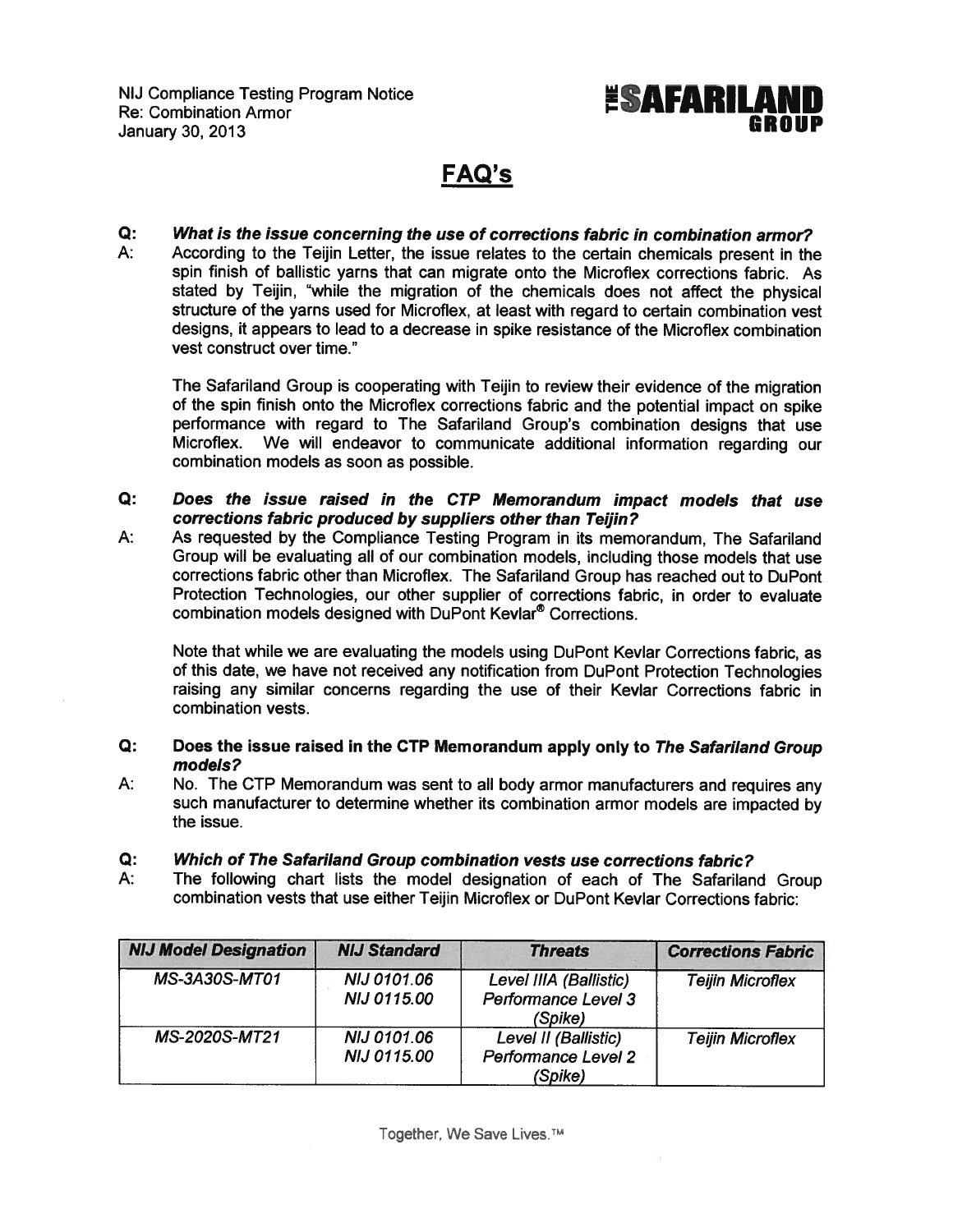NIJ Compliance Testing Program Notice<br>Re: Combination Armor January 30, 2013



| PBIIA/S3.1          | <b>NIJ 2005 IR</b> | Level IIA (Ballistic)      | <b>Teijin Microflex</b> |
|---------------------|--------------------|----------------------------|-------------------------|
|                     | <b>NIJ 0115.00</b> | Performance Level 3        |                         |
|                     |                    | (Spike)                    |                         |
| PBIIIA/S1.1         | <b>NIJ 2005 IR</b> | Level IIIA (Ballistic)     | <b>Teijin Microflex</b> |
|                     | <b>NIJ 0115.00</b> | Performance Level 1        |                         |
|                     |                    | (Spike)                    |                         |
| PB-IIIA/S3.8        | <b>NIJ 2005 IR</b> | Level IIIA (Ballistic)     | <b>Teijin Microflex</b> |
|                     | NIJ 0115.00        | Performance Level 3        |                         |
|                     |                    | (Spike)                    |                         |
| <b>PBII/S1.2</b>    | <b>NIJ 2005 IR</b> | Level II (Ballistic)       | <b>Teijin Microflex</b> |
|                     | <b>NIJ 0115.00</b> | Performance Level 1        |                         |
|                     |                    | (Spike)                    |                         |
| <b>PBII/S2.2</b>    | <b>NIJ 2005 IR</b> | Level II (Ballistic)       | <b>Teijin Microflex</b> |
|                     | <b>NIJ 0115.00</b> | Performance Level 2        |                         |
|                     |                    | (Spike)                    |                         |
| MS-2A30S-MT21       | NIJ 0101.06        | Level IIA (Ballistic)      | DuPont Kevlar           |
|                     | NIJ 0115.00        | Performance Level 3        | <b>Corrections</b>      |
|                     |                    | (Spike)                    |                         |
| <b>TVSL2+2-2</b>    | <b>NIJ 2005 IR</b> | Level II (Ballistic)       | DuPont Kevlar           |
|                     | NIJ 0115.00        | Performance Level 2        | <b>Corrections</b>      |
|                     |                    | (Spike)                    |                         |
| CB-IIA/1-4.0        | <b>NIJ 2005 IR</b> | Level IIA (Ballistic)      | DuPont Kevlar           |
|                     | NIJ 0115.00        | Performance Level 1        | <b>Corrections</b>      |
|                     |                    | (Spike)                    |                         |
| <b>CBIIA/3-6.4</b>  | <b>NIJ 2005 IR</b> | Level IIA (Ballistic)      | DuPont Kevlar           |
|                     | NIJ 0115.00        | Performance Level 3        | Corrections             |
|                     |                    | (Spike)                    |                         |
| MON-II +P+ SPK-3    | <b>NIJ 2005 IR</b> | Level II (Ballistic)       | DuPont Kevlar           |
| 407070              | NIJ 0115.00        | <b>Performance Level 3</b> | Corrections             |
|                     |                    | (Spike)                    |                         |
| $MON-II + P+ SPK-2$ | <b>NIJ 2005 IR</b> | Level II (Ballistic)       | DuPont Kevlar           |
| 407070              | NIJ 0115.00        | Performance Level 2        | <b>Corrections</b>      |
|                     |                    | (Spike)                    |                         |
| MON-IIIA +P+ SPK-3  | <b>NIJ 2005 IR</b> | Level IIIA (Ballistic)     | DuPont Kevlar           |
| 402150              | NIJ 0115.00        | <b>Performance Level 3</b> | Corrections             |
|                     |                    | (Spike)                    |                         |

#### Q: Does the issue raised in the Compliance Testing Program Memorandum impact Spike-only models?

A: No. According to the Teijin Letter, the issue potentially affects only "combination ballistic and spike protection vests." Spike-only models that use 100% Microfiex are unaffected.

- Q: Should officers who are wearing combination models continue to wear their vests?
- A: Yes, officers should continue to wear their body armor. We are not aware of any field failures and wearing armor is safer than not wearing any armor at all.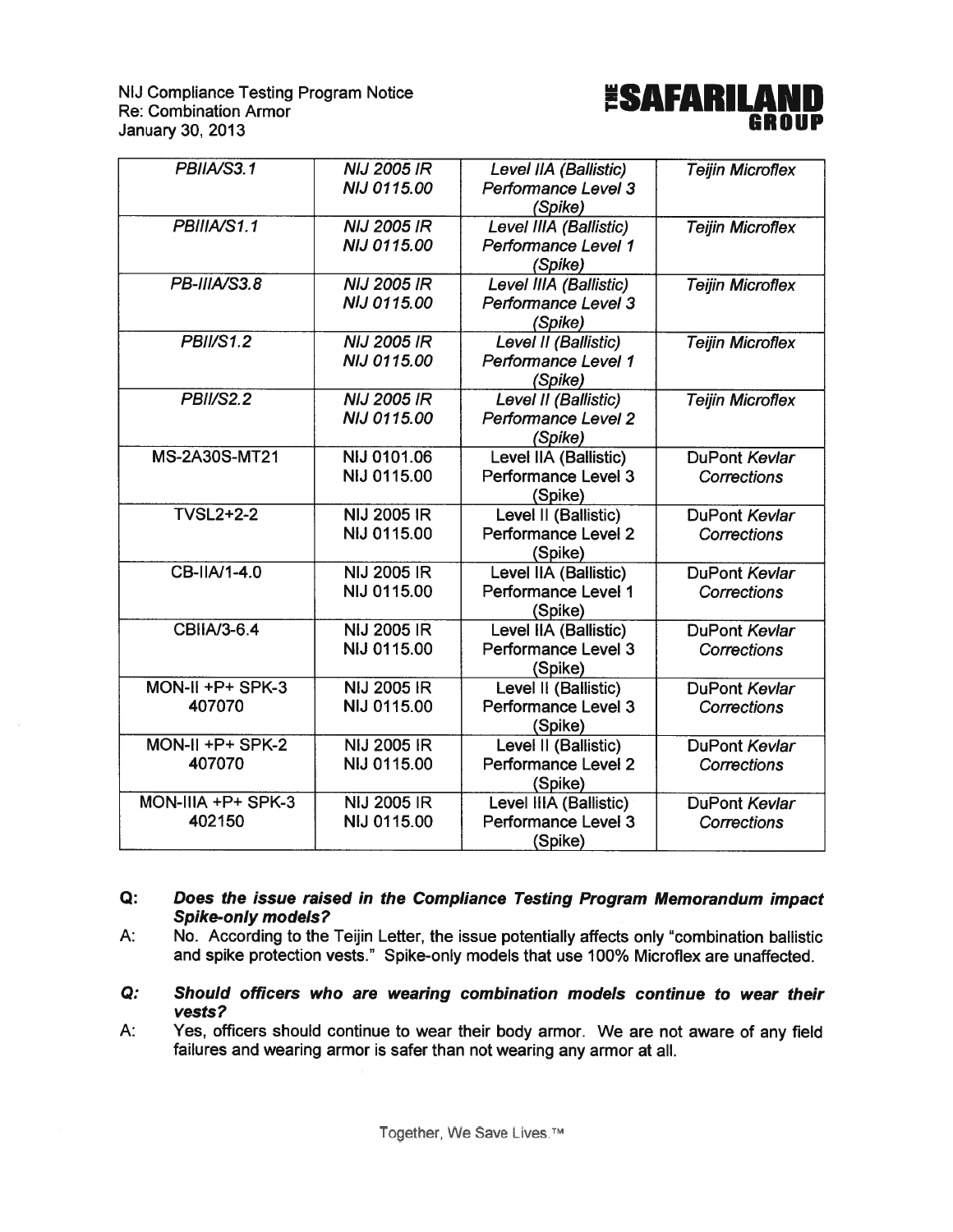NIJ Compliance Testing Program Notice<br>Re: Combination Armor NIJ Compliance Testing Program Notice<br>Re: Combination Armor<br>January 30, 2013 **GR** 



#### Q: Will you still be accepting orders for combination vests?

A: Yes, but all orders received will be accepted on the basis that they are subject to <sup>a</sup> production hold until the receipt of the results of the pending evaluation. Depending upon the results of the evaluation, it is possible that orders may ultimately be cancelled and will not be delivered.

## $Q:$  Will you still be issuing quotes for combination vests?<br>A: Yes, but all quotes will be issued on the basis that they

Yes, but all quotes will be issued on the basis that they are conditioned on the facts contained in the Teijin Letter and the CTP Memorandum, and subject to subsequent receipt by The Safariland Group of <sup>a</sup> favorable evaluation of the model quoted. If <sup>a</sup> quote is to be used to respond to an open tender, Customers are strongly urged to specifically notify the agency of the potential issues in their bid submission.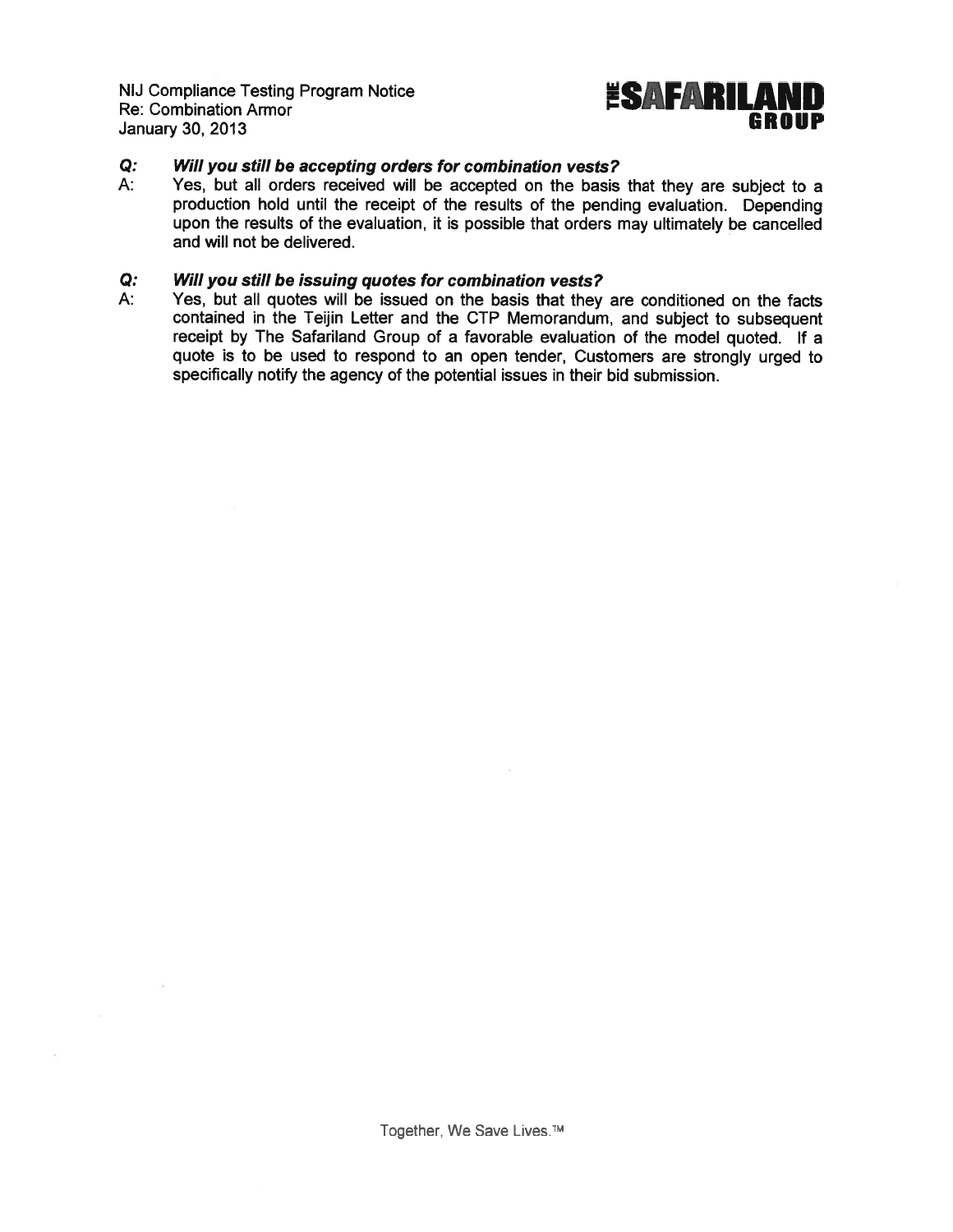

#### TEIJIN ARAMID USA, Inc.

801-F Blacklawn Rd. Convers, GA 30012-5187 Tel: 770-929-0781 Fax 770-929-8138 Toll Free 800-451-6586 www.teijinaramid.com

January 18, 2013

Dear:

Teijin Aramid has recently found evidence that, when vest manufacturers design a combination ballistic and spike protective vest using <sup>a</sup> Microflex and ballistic fabric construct, certain chemicals presen<sup>t</sup> in the spin finish of the ballistic yarns can migrate onto the Microflex corrections fabric. While the migration of the chemicals does not affect the <sup>p</sup>hysical structure of the yarns used for Microflex, at least with regar<sup>d</sup> to certain combination vest designs, it appears to lead to <sup>a</sup> decrease in spike resistance of the Microflex combination vest construct over time.

Based on our initial evaluation, it appears that the extent of any migration and the resulting impact on the combination vest's performance depends on the vest design.

At this point, Teijin Aramid requests your cooperation so that we can evaluate whether this migration concern might impact the performance of your company's combination vests. We would like you to send us, at your earliest convenience, at least one, but preferably three, used combination vests that are at least two years old - or even better, five years old.

To be clear, this issue potentially affects only the combination ballistic and spike protection vests. The performance of 100% Microflex spike protection vests is unaffected. Accordingly, we want to reassure our customers and the law enforcement community that they can rely on Microflex® to perform as specified in these vests.

Please feel free to call me if you want to discuss this matter.

Sincerely,

David Carlson Sales Manager **Ballistics** 

cc: K. Henke

The power of Aramid